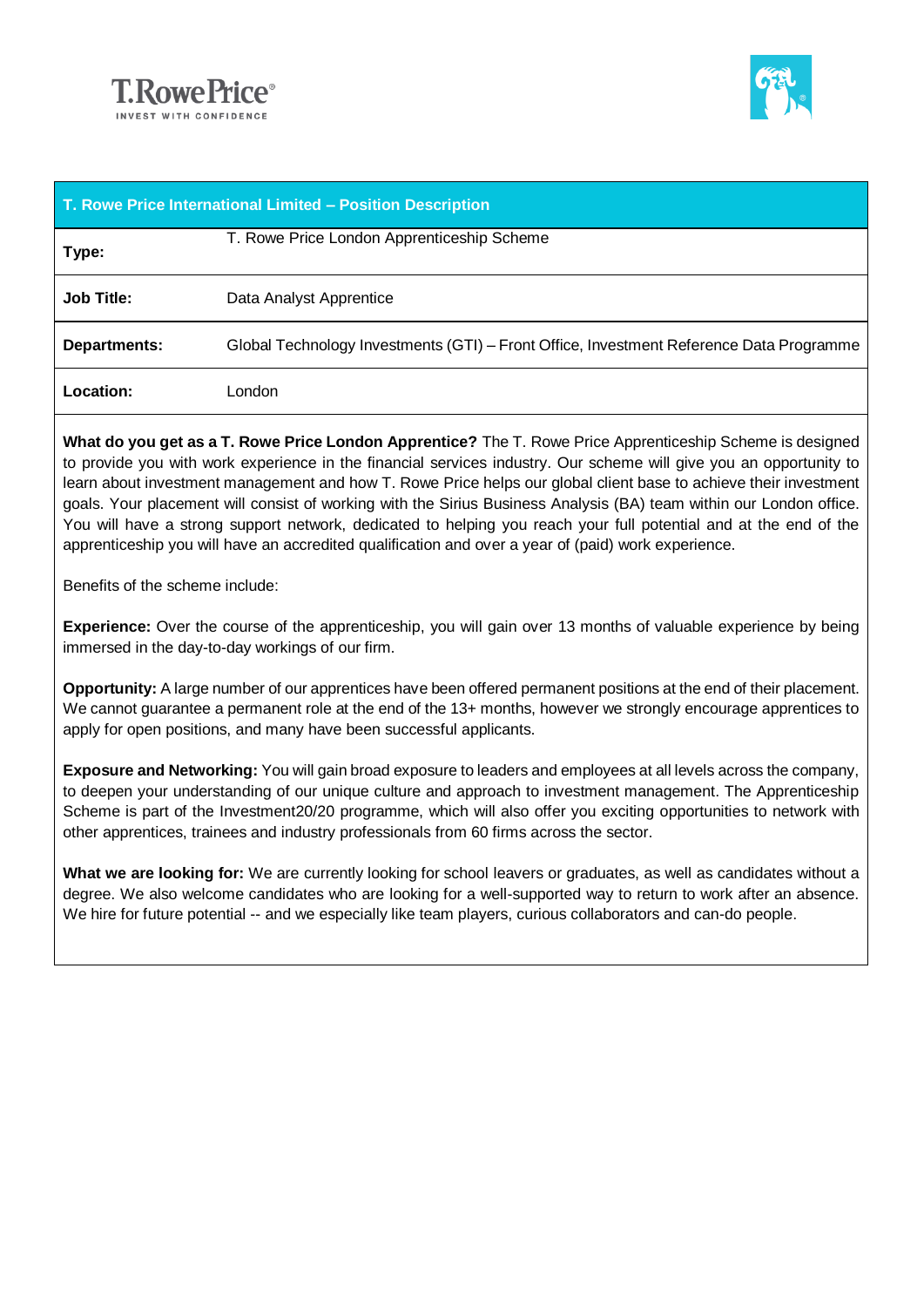



## **DEPARTMENT SUMMARIES**

### **GTI – Front Office, Sirius BA team:**

Although Sirius is positioned within the "GTI (Global Technology Investments) - Front Office" the remit is to provide a single point within T. Rowe Price to come for financial securities and related data.

The "Front Office" is the client facing part of the business where investment decisions are made.

**Standard/Qualification:** Level 4 Data Analyst Apprenticeship

**Minimum Duration of Apprenticeship:** 13+ months

### **Role and Responsibilities Overview:**

The apprentice will have the opportunity to be involved across the areas described above – so throughout the lifecycle of a piece of functionality (specification to final testing), and across the different datasets.

**The apprentice will gain experience and an understanding of the following areas:**

Technology in general – AWS, python, databases (SQL) etc. Data – Investment reference data (various areas)

**Career path**: – This is a good place to begin your career if you are interested in technology (management, engineering), Fintech or continue with a data analyst path. T Rowe Price is a great place to learn and has a very collaborative atmosphere, while working on cutting edge technology platforms and within Financial Services (Fund Management).

### **The apprentice will spend time in the following teams:**

Each Business Analyst (BA) within the Sirius BA team is responsible for specific data areas (core securities-stocks, bonds etc.), security classifications/ratings, indices, issuers etc.). The apprentice will spend time with each BA in order to gain experience of the widest possible range of data areas. We will move the apprentice between different BAs as the focus changes – so a BA might spend some time doing the initial analysis, the apprentice could then join and help write out the specification and stay with that piece until delivery/testing.

### **Full training will be given. The tasks the apprentice will carry out as part of a team include:**

**Analysis** – Data analysis to understand a new feed of data

**Data comparison** – Where a third party has created a new feed of data, we may need to compare the data is consistent with the current/legacy feed

**Specification** – Describing what we should build out, considering the functionality required and the architecture/design of the system.

**Testing – Checking if the** delivered software fit for purpose. Comparison of large volume of data (e.g. using a python framework), checking against original requirements etc. Raising any differences for discussion on resolution.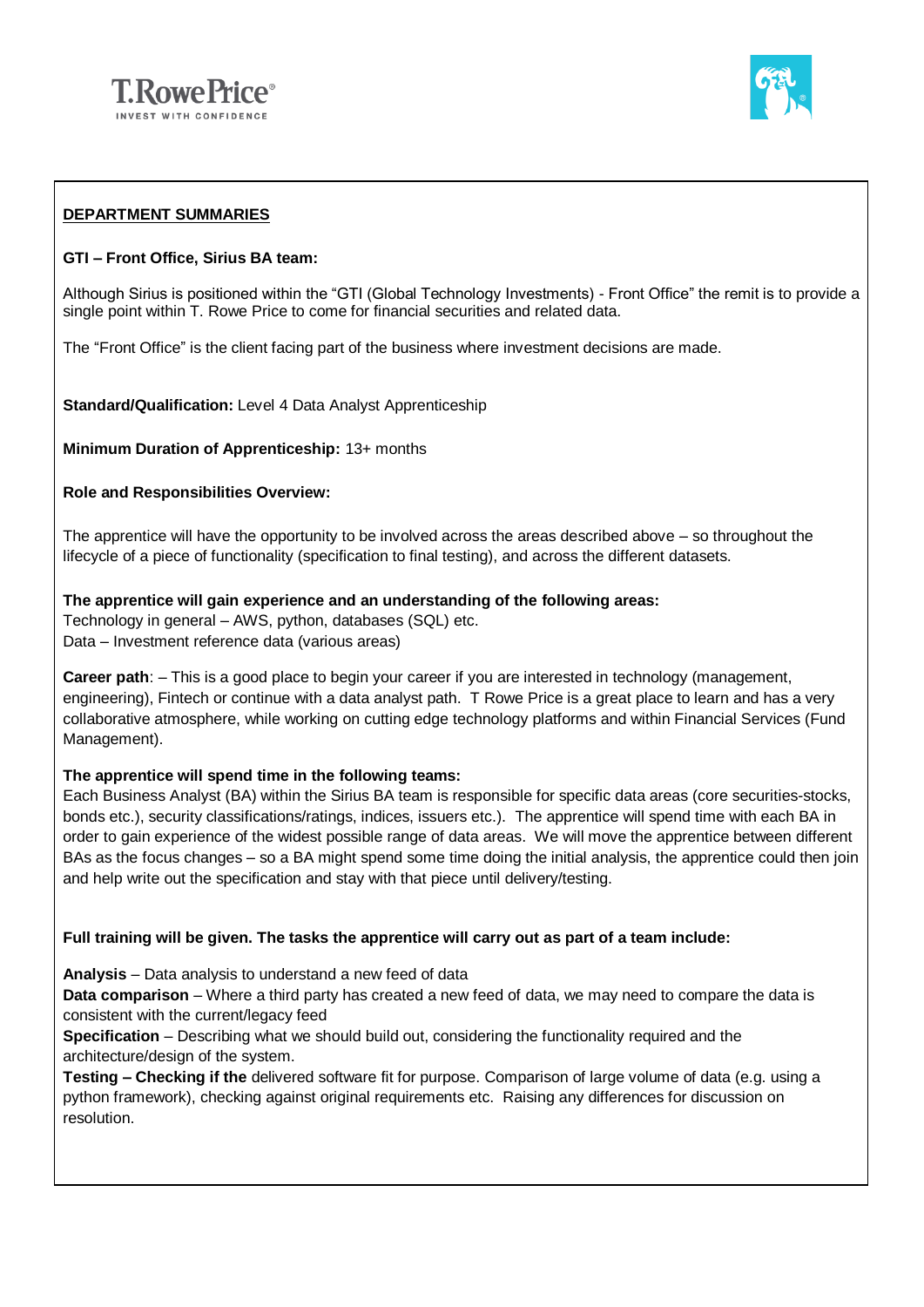



## **APPRENTICESHIP OVERVIEW**

The T. Rowe Price Apprenticeship Scheme, a London-based initiative, forms part of our Corporate Responsibility strategy. We aim to focus on local unemployment by working in collaboration with our charity partner, the East London Business Alliance (ELBA) and Investment 20/20 to source candidates. The scheme this year offers a role based in our London office, near Bank Tube Station. based in our London office, near Bank Tube Station. Candidates will be supported in a number of ways, including our commitment to offer the London Living Wage (LLW) for all positions, supported learning throughout the scheme and a host of benefits attached to the opportunity

## **FIRM OVERVIEW**

We are a global asset management firm -- our purpose is to help people save and invest their money. We are based in America and have offices in 16 locations around the world, including Central London. We employ over 7,100 people worldwide and are committed to attracting, developing and retaining talented and diverse employees.

Money matters are quite personal. Money can be used to make great changes in our lives, and in society overall. Alternatively, money troubles can cause great turmoil. We seek to provide greater access to investments and investing practices which help people navigate money issues and make more informed decisions.

We think it's important to leave a positive mark on the world, and we're looking for people who feel the same. We are a commission-free company where values such as teamwork, collaboration and trust are rewarded.

As of 30 September 2021, T. Rowe Price has more than USD \$1.61 trillion in assets under management and serves clients in more than 50 countries worldwide.

For more information about the Firm, please visit [http://www.troweprice.com](http://www.troweprice.com/) or *[www.troweprice.com/institutional](http://www.troweprice.com/institutional)*

We are currently looking for candidates who are interested in embarking on a fantastic career with T. Rowe Price.

# **PERSONAL ATTRIBUTES / SKILLS / QUALIFICATIONS**

We are interested in hearing from candidates from a variety of backgrounds with a passion for a career in technology and keen to learn about new developments, tools and trends.

Outlined below are some of the typical attributes that we look for in our apprentices:

- Good verbal and written communication skills
- Self-motivated with a strong work ethic
- Good organisational skills and attention to detail
- Presentable and professional at all times
- Enthusiastic and willing to contribute ideas
- **EXECO KEEN EXECO KEEN EXECO KEEN STARK** Keenness to learn and adapt in a constantly changing environment
- Commitment to undertake further study for any relevant industry qualifications
- **•** Logical approach